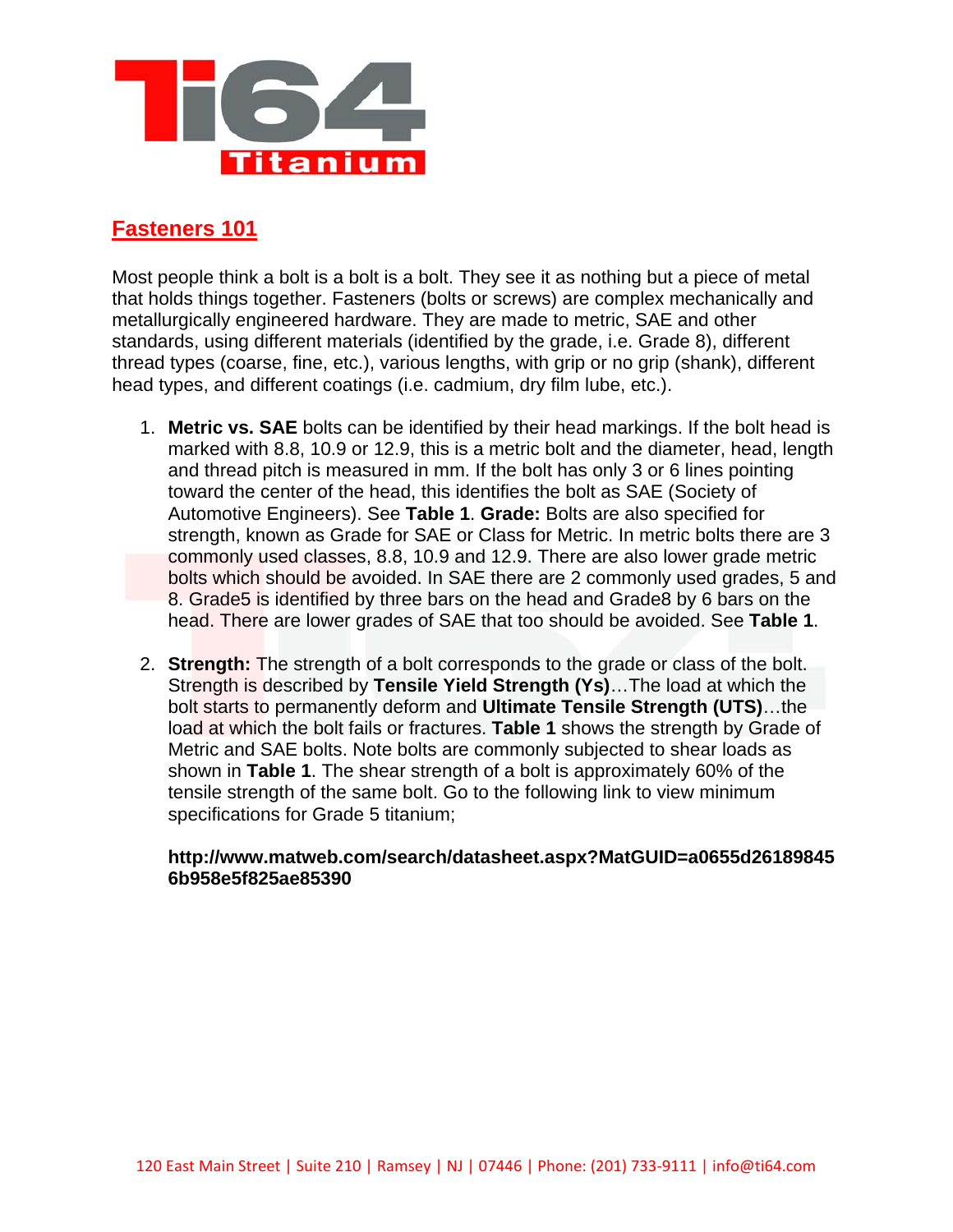

## **Table 1. Strength and Markings for Various Grade Bolts (titanium on next page)**

| <b>SAE Steel Bolts</b>                                                                                                      |                                                                    |                                                    |                                     |                                              |  |  |  |
|-----------------------------------------------------------------------------------------------------------------------------|--------------------------------------------------------------------|----------------------------------------------------|-------------------------------------|----------------------------------------------|--|--|--|
| <b>Head Marking</b>                                                                                                         | <b>Grade and Material</b>                                          | <b>Applicable Bolt</b><br><b>Diameter (inches)</b> | Min. Yield<br><b>Strength (Ksi)</b> | <b>Min. Tensile</b><br><b>Strength (Ksi)</b> |  |  |  |
| No Markings                                                                                                                 | Grade 2<br>Low or medium carbon steel                              | 1/4 thru 3/4"                                      | 57Ksi                               | 74Ksi                                        |  |  |  |
| 3 Radial Lines                                                                                                              | Grade 5<br>Medium Carbon Steel,<br>Quenched and Tempered           | 1/4 thru 1"                                        | 92Ksi                               | 120Ksi                                       |  |  |  |
| 6 Radial Lines                                                                                                              | Grade 8<br>Medium Carbon Alloy Steel,<br>Quenched and Tempered     | 1/4 thru 1-1/2"                                    | 130Ksi                              | 150Ksi                                       |  |  |  |
| Stainless markings<br>vary. Most<br>stainless is non-<br>magnetic                                                           | 18-8 StainlessSteel<br>(17-19% Chromium and<br>8-13% Nickel)       | 1/4 thru 5/8"                                      | $40 - 90$ Ksi                       | 100 - 125Ksi<br><b>Typical</b>               |  |  |  |
| <b>Metric Steel Bolts</b>                                                                                                   |                                                                    |                                                    |                                     |                                              |  |  |  |
| 8.8                                                                                                                         | Class 8.8<br>Medium Carbon Steel,<br>Quenched and Tempered         | up to 72mm                                         | 640 MPa<br>(93Ksi)                  | 800 MPa<br>(116Ksi)                          |  |  |  |
| 10.9                                                                                                                        | <b>Class 10.9</b><br>Alloy Steel, Quenched and<br>Tempered         | 5mm - 100mm                                        | 940 MPa<br>(136Ksi)                 | 1040 MPa<br>(151Ksi)                         |  |  |  |
| 12.9                                                                                                                        | Grade 12.9<br>Alloy Steel, Quenched and<br>Tempered                | 1.6mm - 100mm                                      | 1100 MPa<br>(160Ksi)                | 1220 MPa<br>(177Ksi)                         |  |  |  |
| <b>Metric Stainless</b><br>typically marked<br>$A-2$                                                                        | <b>A-2 StainlessSteel</b><br>(17-19% Chromium and<br>8-13% Nickel) | up to 20mm                                         | 450 MPa<br>Typical (65Ksi)          | 700 MPa typical<br>(102Ksi)                  |  |  |  |
| Tensile Strength: The maximum load in tension (pulling apart) which a material can withstand before breaking or fracturing. |                                                                    |                                                    |                                     |                                              |  |  |  |
| Yield Strength: The maximum load at which a material exhibits 0.2% permanent deformation                                    |                                                                    |                                                    |                                     |                                              |  |  |  |
| 1ksi = 1000psi, 1MPa = 1N/mm <sup>2</sup> = 145 pounds/inch <sup>2,</sup>                                                   |                                                                    |                                                    |                                     |                                              |  |  |  |